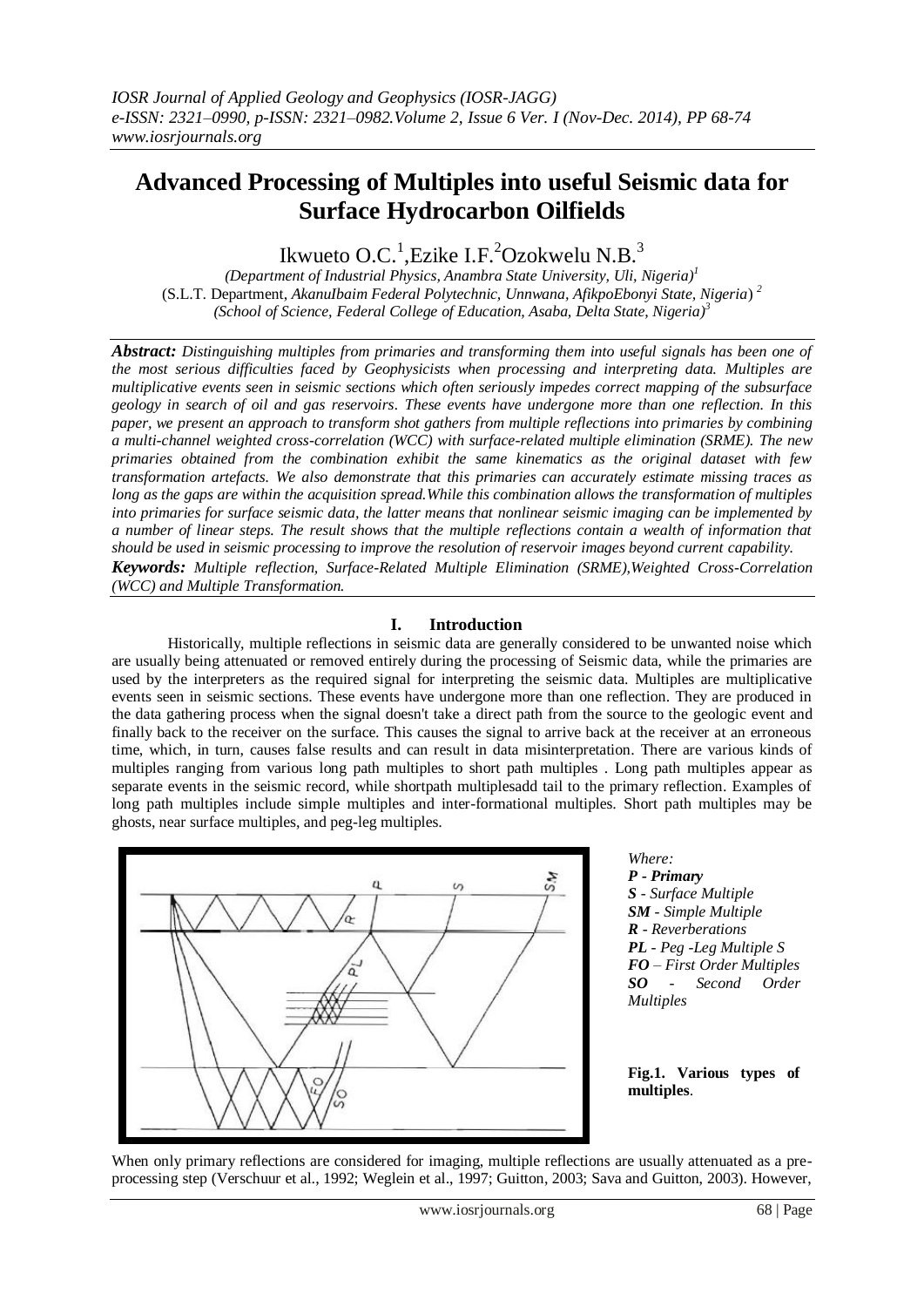multiples also contain subsurface reflectivity information, and could be treated as signal. For instance, Brown (2004) shows how a joint inversion of both primaries and multiples can provide more knowledge of the earth properties.

There are several techniques of imaging multiples such asKirchoff (Reiter et al., 1991) or crosscorrelogram migration (Sheng, 2001) by transforming the travel time of multiple reflection to that of primary reflections. Multiples can be also imaged by shot-profile migration, considering the primary reflections as a real shot records and the multiple reflections as receiver wave fields (Berkhout and Verschuur, 1994; Guitton, 2002). Instead of being transformed into primaries implicitly, multiples can be explicitly mapped into primaries by cross-correlation (Shan, 2003; Berkhout and Verschuur, 2003) or deconvolution (Shan, 2003).

In this paper, we employed a combination of multi-channel weighted cross-correlation (WCC) and surface-related multiple elimination (SRME) to transform the multiples into useful signals using synthetic data. This method enables us toestablish a resultant primary shot gathers through a cross-correlation of the primary and multiple reflections. These resultant primary shot gathers are then migrated with shot-profile migration. The images obtained from the primaries are then compared to the one of the primaries only. Furthermore, we demonstrated that the estimated primaries are used as focal operator, after which higher-order multiples are transformed to lower-order multiples and first-order multiple become new primaries. Finally, the source characteristics are automatically deconvolved, yielding high-resolution results.

### **II. Surface-Related Multiple Elimination (SRME)**

SRME is fully data driven, which means no auxiliary prior information needs to be supplied, such as, velocity and horizon. SRME does not require any subsurface information, nor does it make any assumptions about seismic events such as hyperbolicity or moveout separation between primaries and multiples. As a result, SRME can handle arbitrarily complex multiples (including, in particular, diffracted multiples). In fact, SRME appears to be the only effective approach for attenuating diffracted multiples. SRME performs well at near offsets where the moveout difference is very little.



**Figure 2:** Theory of surface-related multiples (following Berkhout and Verschuur, 1997).

The performance of SRME depends on spatial sampling and signal-to-noise ratio of the input data and robust matching filtering of the predicted multiple models. Unlike in marine case, application of SRME for land data is not a straight away procedure The method has been mainly effective in marine processing in the past due to the reason that marine data is usually better sampled and has higher signal-to-noise ratio than land data. In addition, the water layer provides consistent surface condition to generate multiples. In contrast land data is often poorly sampled in space. In particular neighboring shot lines and receiver lines can be a few hundred meters away from each other. Moreover land data is often contaminated with large amount of random noise and coherent noise (ground roll etc), which can pose a challenge to multiple model prediction. Finally statics caused by uneven surface and non-uniform shallow layers can make it difficult to predict the travel times of multiples. Since SRME predicts the travel time of the multiple using the input data, in the presence of strong velocity variations in the near surface, multiple model predictions might be inaccurate. In addition to this, poor signal to noise ratio and irregular source receiver sampling in the data may limit the effectiveness of the methodology. For optimal results in land data one should address these issues adequately during the preprocessing stage.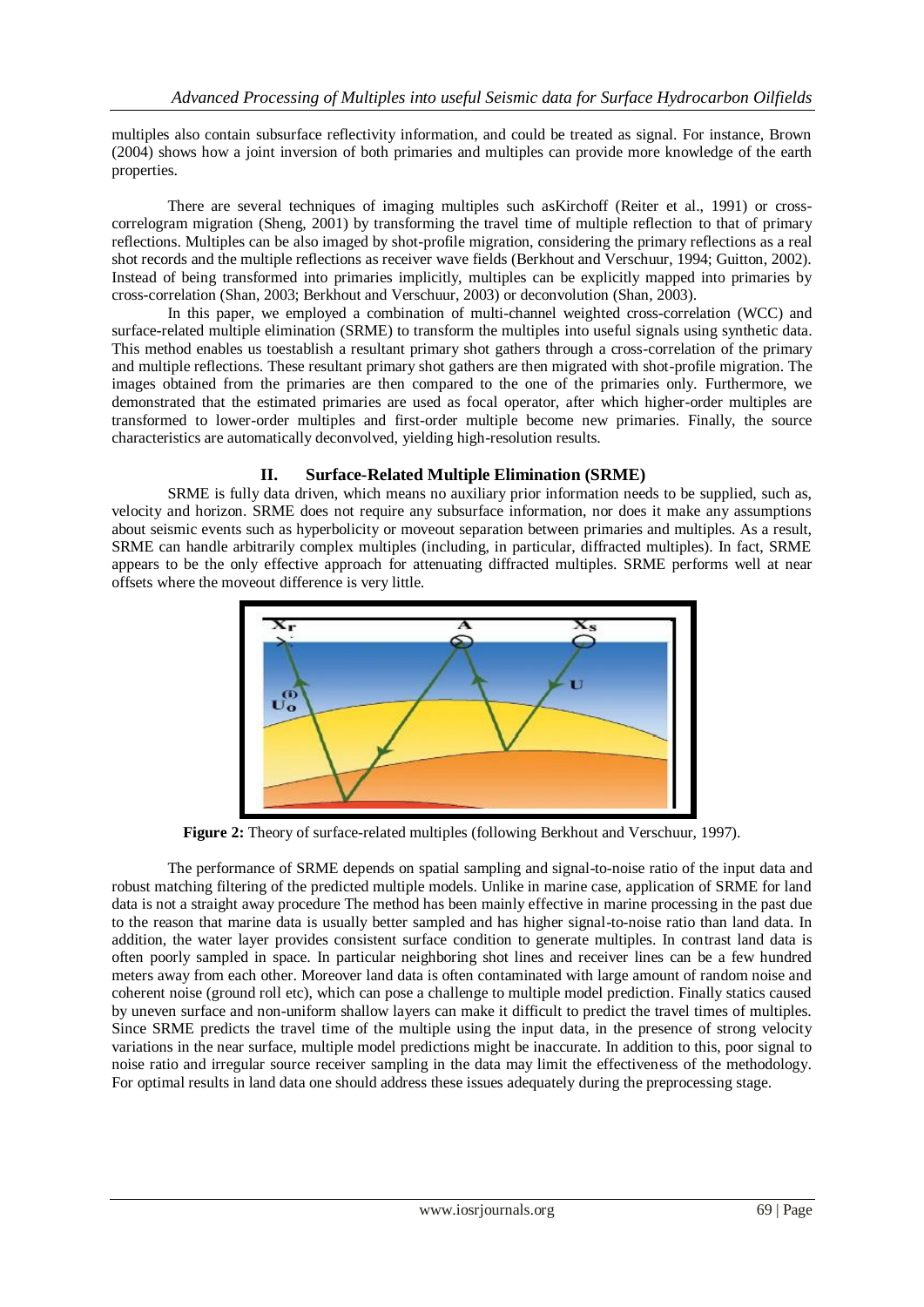

## **III. Prediction Of Multiples Using Srme**

**Fig. 3.** X1\*X2 (convolution): predict multiples of path S1-R1-R2



**Fig.4.** Make all possible primary combinations to model a first order surface multiple for a given source receiver pair. (From D.J. Verschuur, 2002).

Considering the diagram in fig 3 above, in order to understanding and predict the multiples coming from B to A, there must be a convolution of 1) Common short gather (Short at B) and 2) Common receiver gather (receive at B). Hence the sum of all the contribution gives the estimation or the prediction of the multiples.

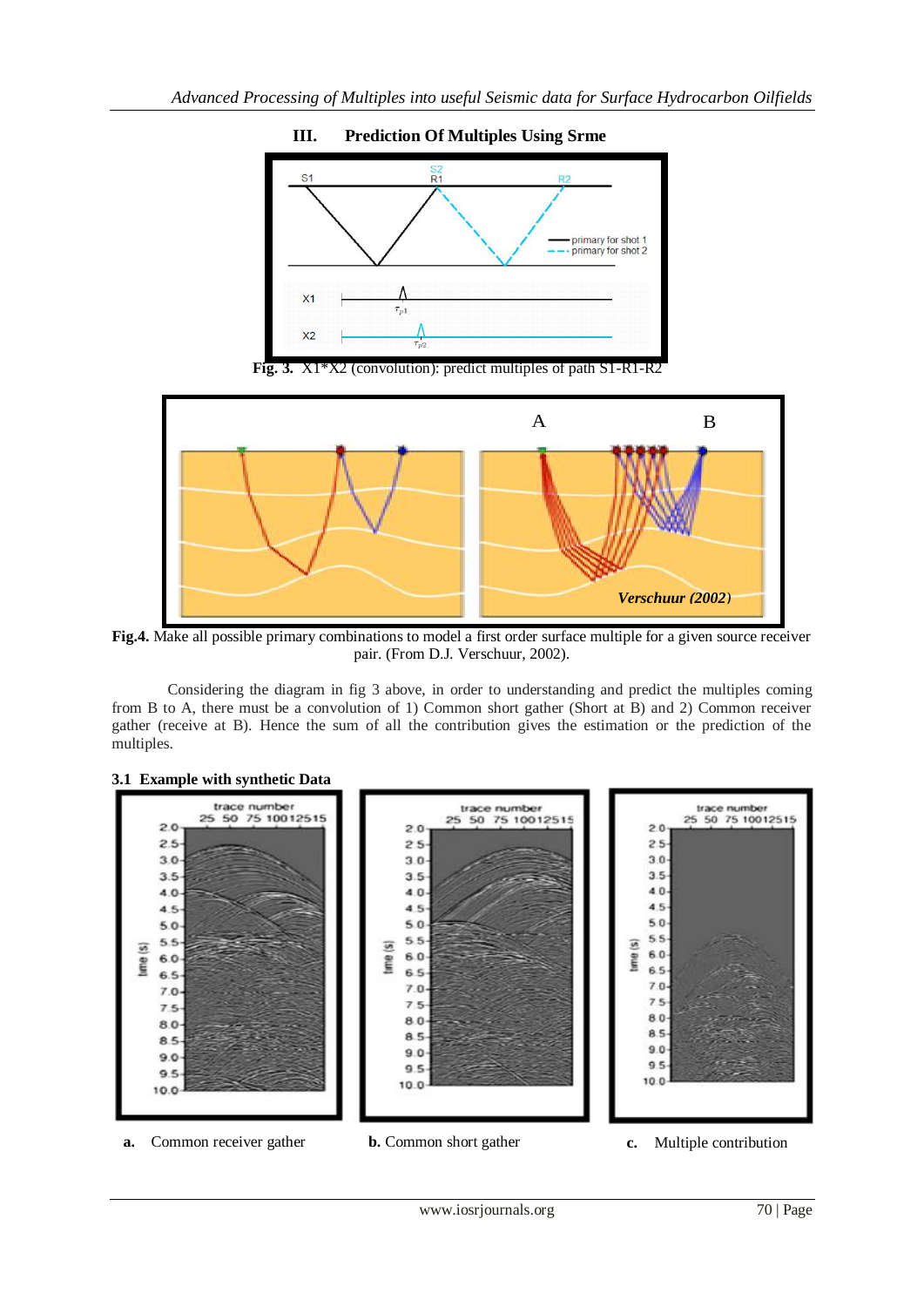

**d.** Short records with multiples **e.** Short records after multiple suppression **Fig. 5.** Attenuation of multiples using SRME approach: a) Common receiver gather, b) Common short gather, c) Multiple contribution, d) Short records with multiples, e) Short records after multiple

SRME like any other demultiple technique, has its own limitations. However majority of the limitations are applicable to 2D SRME and these include; (1) Finite aperture (2) Directivity effects (3) Spatial aliasing and (4) Cable fathering. In the near offset range SRME works better compared to the far offset range.

## **IV. Elimination Of The Surface –Related Multiples Using Weighted Crosscorrelation**

To eliminate the surface-related multiples using this method, we show that the relationship between primaries and multiples can also be regarded as a weighted cross-correlation. We also considered the Feedback model in Fig. 5. as shown in the equation [1] below:



**Figure 1**. (a) Feedback model for primary reflections (**P**) and data including surface-related multiples (**P**), (b) One basic element of the weighted convolution process for surface-related multiples (**M**), visualized in terms of simple

 $P = \Delta P + M = \Delta P + \Delta P A P$  [1] Where  $P =$  the data volume with surface-related multiples  $\Box P$  = the data volume without surfac-related multiples  $M =$  the surface-related multiples. The expression  $M = \Delta PAP$  shows that multiples are predicted by multiplying data matrix P by Operator matrix **ΔPA**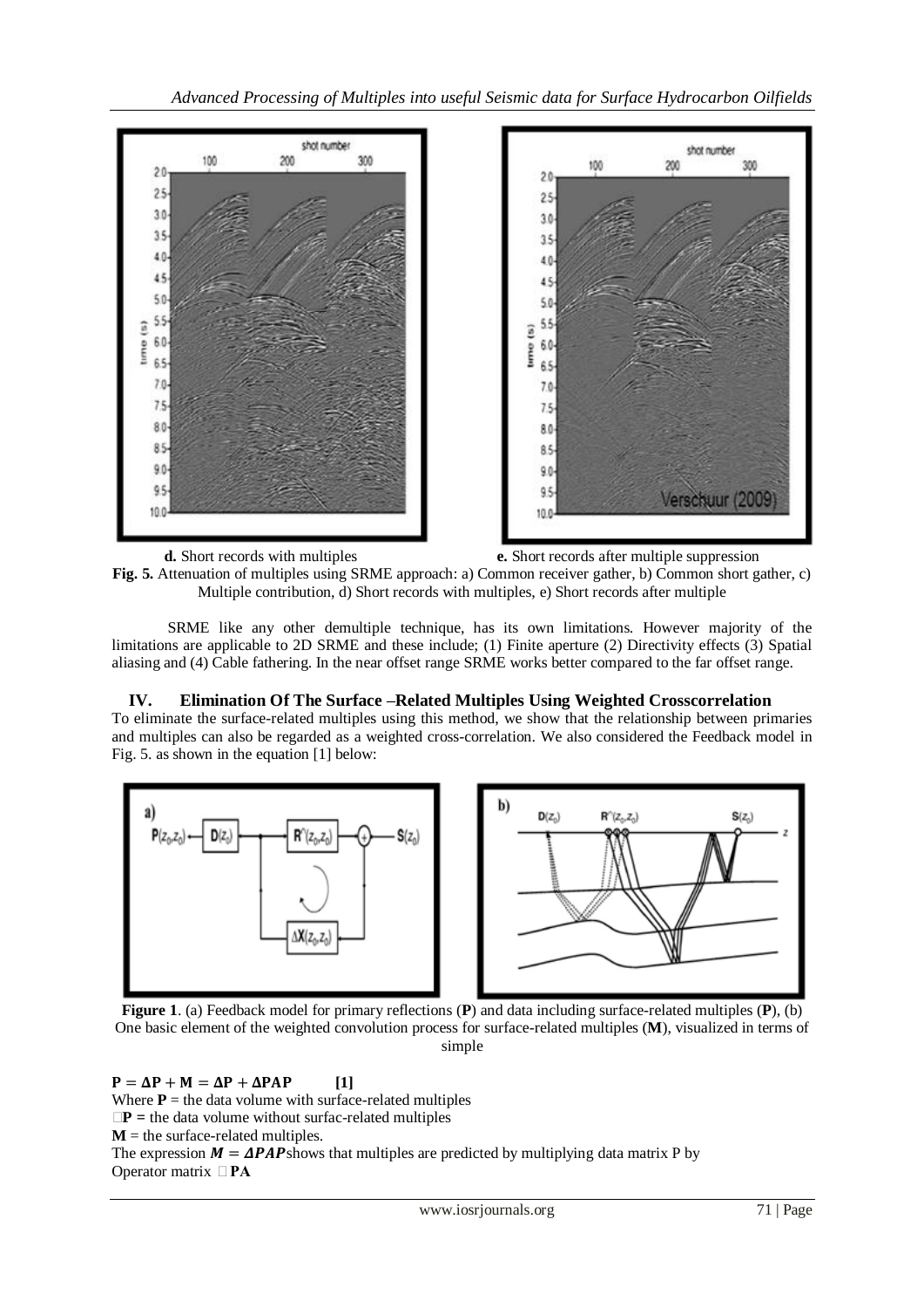From equation [1] above, we have:  $P = \Delta P + \Delta P A P$  [2] Solving equation [2] further we have:  $P = (I - \Delta PA)^{-1} \Delta P$  [3] Applying the series expansion in equation [3] gives:

$$
P = \Delta P + (\Delta P A)\Delta P + (\Delta P A)^2 \Delta P + (\Delta P A)^3 \Delta P + \cdots,
$$
 [4]

Where ΔP represents primaries,  $(\Box PA) \Box P$  represents first-order multiples, and  $(\Box PA)^2 \Box P$  represents secondorder multiples, etc. Equation [4] shows that multiplying P by the weighted primary operator **(ΔPA)** transforms primaries into first-order multiples and first-order multiples into second-order multiples, etc.:

$$
M = \Delta PAP = (\Delta P A)\Delta P + (\Delta P A)^2 \Delta P + (\Delta P A)^3 \Delta P .... + \tag{5}
$$

Let us use the operator ΔP in a correlation mode to define a focal transform (Berkhout and Verschuur, 2003; Berkhout et al., 2004):

| $Q = FP$ (Forward focal transform)<br>And        | [6] |                |    |
|--------------------------------------------------|-----|----------------|----|
| $\hat{P} = GQ$ (Inverse focal transform)         |     | T <sub>7</sub> |    |
| $ButG = \Delta P$                                |     | [8]            |    |
| Also<br>$F = \Delta P^{-1} \approx \Delta P^H B$ |     |                | 19 |

Where 
$$
\mathbf{B} = (\Delta \mathbf{P} \Delta \mathbf{P}^H + \epsilon^2 \mathbf{I})^{-1}
$$
 (least-squares version) [10]

 $H = Hermitian operator$ 

 $\epsilon^2$  = A small positive constant that we use

The forward focal transformation implies taking the seismic data with multiples to the focal domain using a multidimensional deconvolution (or WCC) with an estimate of the primary reflections. Inverse focal transform implies moving from the focal domain back to the original data domain. Application of the operator F will transform the primary reflections into a band-limited focal point, first-order reflections into primaries, and second-order reflections into first-order reflections, etc.:

In order to obtain the equation for weighted focal area, we considered the following equations below:

|                                                                                                                                                                                                                          | $Q = \Delta P^{-1}P \approx \Delta P^{H}BP$ |      |  |
|--------------------------------------------------------------------------------------------------------------------------------------------------------------------------------------------------------------------------|---------------------------------------------|------|--|
| for stabilization<br>= $\hat{\mathbf{I}} + \hat{\mathbf{A}} \Delta \mathbf{P} + \hat{\mathbf{A}} (\Delta \mathbf{P} \mathbf{A}) \Delta \mathbf{P} + \hat{\mathbf{A}} (\Delta \mathbf{P} \mathbf{A})^2 \Delta \mathbf{P}$ | 111 I                                       |      |  |
| $\mathbf{Q} = \hat{\mathbf{I}} + \hat{\mathbf{A}} \hat{\mathbf{P}}$ ,                                                                                                                                                    | [13]                                        |      |  |
| But $\hat{\mathbf{I}} = \Delta \mathbf{P}^{-1} \Delta \mathbf{P}$ (focal area)                                                                                                                                           |                                             | [14] |  |
| Also, $\hat{A} = \hat{I}A$ (Weighted focal Area)                                                                                                                                                                         | 115 I                                       |      |  |

Where  $\Delta P^H B P$  = weighted cross-correlation,

 **= weighting factors.** 

In weighted Cross-correlation method, all shot records are involved in computing one output trace. The presence of $\Delta P^HBP$  in the above equation is remove one round trip through the subsurface, while Matrix  $P$ represents the total response that has been recovered from the multiples. The above equations (11 - 15) shows the theoretical base for a new concept in handling multiple scattering that involves separating primaries from multiples and transforming multiple reflections into primaries.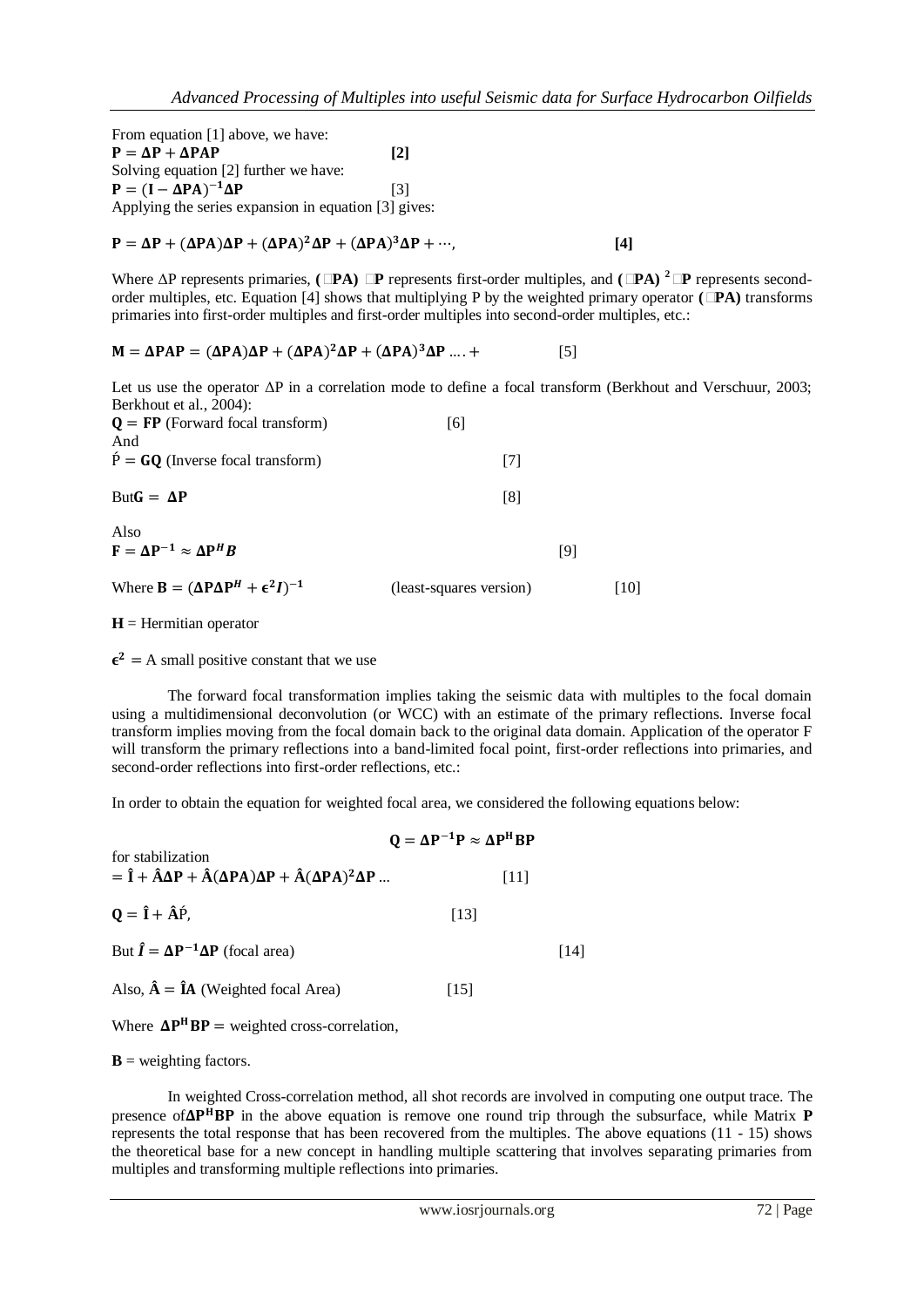#### **V. Methodology**

The mapping of multiples into primaries such that the newly obtained primaries also can be used in imaging algorithms is one of the applications of focal transformation. Once multiples are transformed into primaries, all other processing steps that follow are the same as in traditional primary processing. This avoids the need to reformulate imaging algorithms for multiple scattering. Such was described by BerkhoutandVerschuur (1995) and further illustrated by Guitton (2002).

In other to demonstrate the transformation of multiples into primaries we replace convolution with correlation using data from one reflector medium. Hence, we apply the estimated primaries in equation [9] to the data as focal operator as shown below:

[16]

## $F = \Delta P^{-1}$

Applying equation [16] to the data in equation [2] and equation [5] as shown below:

#### $P = \Delta P + \Delta P A P$  And  $M = \Delta P A P$  [17]

This yield focal transform:

## $Q = FP = I + AP = I + X$  [18]

Here are some synthetic examples of the SRME and WCC Transforms in action, which show how the combination is being used to transform the multiples from the multiple-zone into primaries and the results obtained.



**Fig. 5.** Transformation of multiple reflection into primaries: synthetic data example a.) Shot with multiples, P, b.) Predicted multiples, M, c.) Primaries SRME, ΔP, d.) Focal transform, Q, e.) Muted focal transform, f.) New primaries from multiples